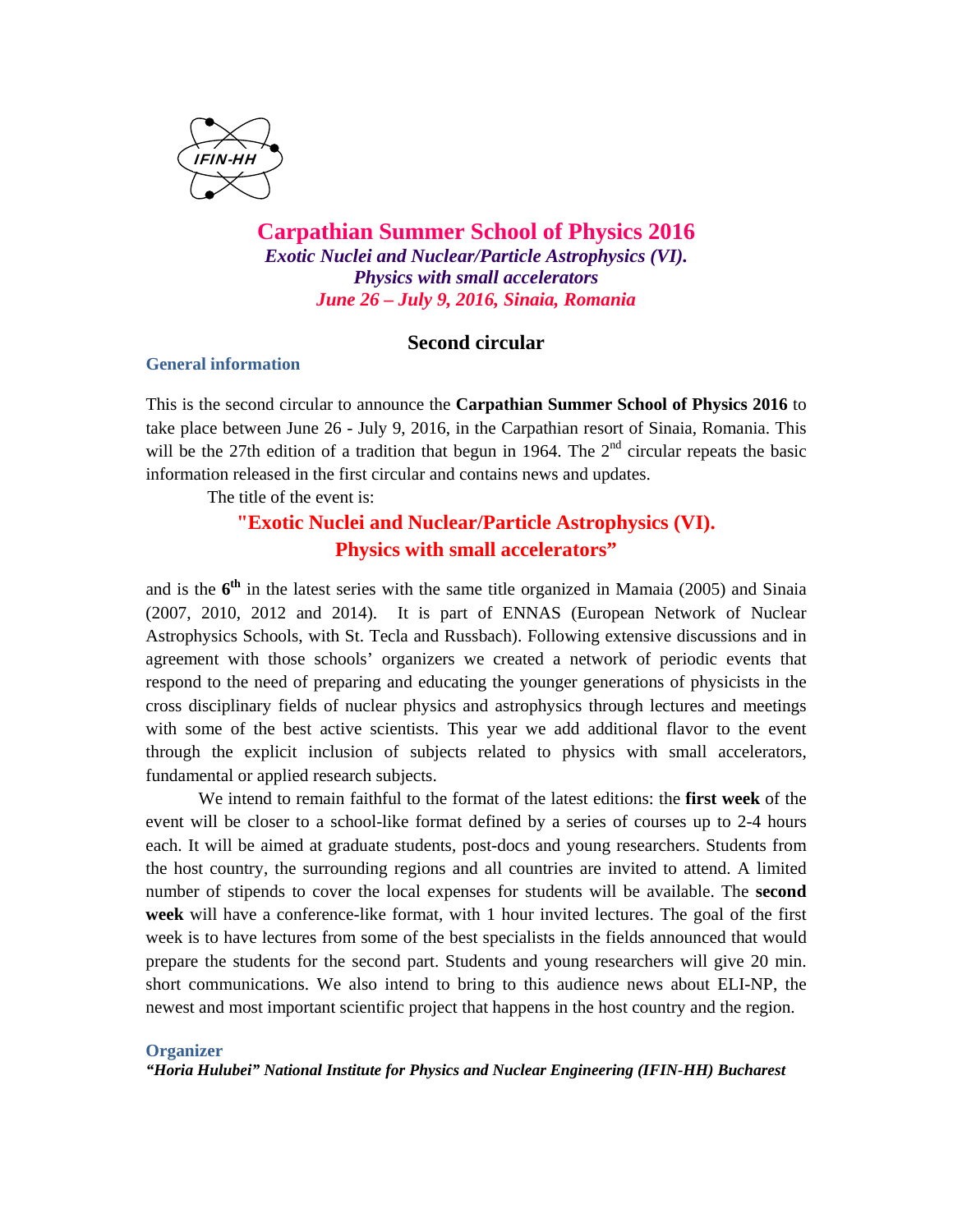#### **Topics include,** but are not restricted to:

- *Exotic nuclei*
- *Nuclear physics with RIBs*
- *Nuclear physics for astrophysics*
- *Stellar evolution. Compact stars and supernovae*
- *Astroparticle physics*
- *Stellar and laser induced plasmas*
- *Physics at ELI-NP*

#### **International Advisory Committee**:

**T. Aumann (Darmstadt) C. Bertulani (Commerce, TX) C. Diaconu (Marseille) M. El Eid (Beirut) F. Ferroni (Rome) Zs. Fulop (Debrecen) S. Gales (Bucharest) M.G. Itkis (Dubna) J. Jose (Barcelona) A. J. Jull (Tucson) T. Kajino (Tokyo) K.H. Kampert (Wuppertal) U. Koester (Grenoble) K.-L. Kratz (Mainz) W. Kutschera (Vienna)** 

- $\bullet$
- *Applications at small accelerators*
- *Nuclear astrophysics with small accelerators*
- *Instrumentation*
- *Accelerators for medical treatments, radioisotope production and industrial applications*
- **K. Langanke (Darmstadt) A. Mackova (Prague) V. A. Matveev (Dubna) N. Marginean (Bucharest) T. Motobayashi (Tokyo) N. Pietralla (Darmstadt) T. Sajavaara (Jyvaskyla) H. Schatz (East Lansing) Ch. Scheidenberger (Giessen) O. Sorlin (Caen) C. Spitaleri (Catania) H.-A. Synal (Zurich) G. V. Trubnikov (Dubna) M. Wiescher (Notre Dame) N. V. Zamfir (Bucharest)**

#### **Organizing Committee:**

*Livius Trache* and *Dan Gabriel Ghita*: chairs *Dan Filipescu and Tiberiu Sava*: scientific secretaries *Alexandra Chilug, Dana Tudor, Doru Pacesila, Adrian Rotaru : members*

#### **Invited lecturers:**

V. Avrigeanu (Bucharest), D. Balabanski (Bucharest), V. Baran (Bucharest), A. vd Berg (Groningen ), C. Bertulani (Texas A&M Commerce), S. Bishop (Munich), M. Borge\* (Geneve), A. Bonasera (Catania), I. Brancus (Bucharest), B. Constantinescu (Bucharest), R. Dabu (Bucharest), D. Delion (Bucharest), C. Diaconu\* (Marseille), R. Diehl (Munich), M. El Eid (Beirut), Zs. Fulop (Debrecen), M. Gai (New Haven), S. Gales (Bucharest), C. Granja (Prague), M. Hass (Rehovot), A. Haungs (Karlsruhe), M. Horoi (CMU), M.G. Itkis (Dubna), A. Jokinen\* (Jyvaskyla), A. J. Jull (Tucson), K-H Kampert (Wuppertal), K-L Kratz (Mainz), W. Kutschera (Vienna), K. Langanke (Darmstadt), Bao An Li (Texas A&M Commerce), A. Mackova (Prague), B. Mitrica (Bucharest), I. Mocioiu (Penn State), T. Motobayashi (Tokyo), F. Negoita (Bucharest), D. Nicmorus (Darmstadt), N. Palincas (Bucharest), A. Petrovici (Bucharest), M. Petrovici (Bucharest), T. Sava (Bucharest), B. Sharkov (Darmstadt), S. Shlomo (Texas A&M), C. Spitaleri (Catania), C. Stan-Sion (Bucharest), D. Stutman (Bucharest), H-A Synal (Zurich), T. Szucs (Debrecen), A. Tumino (Catania), C. Ur (Bucharest), P.J. Woods (Edinburgh), etc. (\* yet to be confirmed)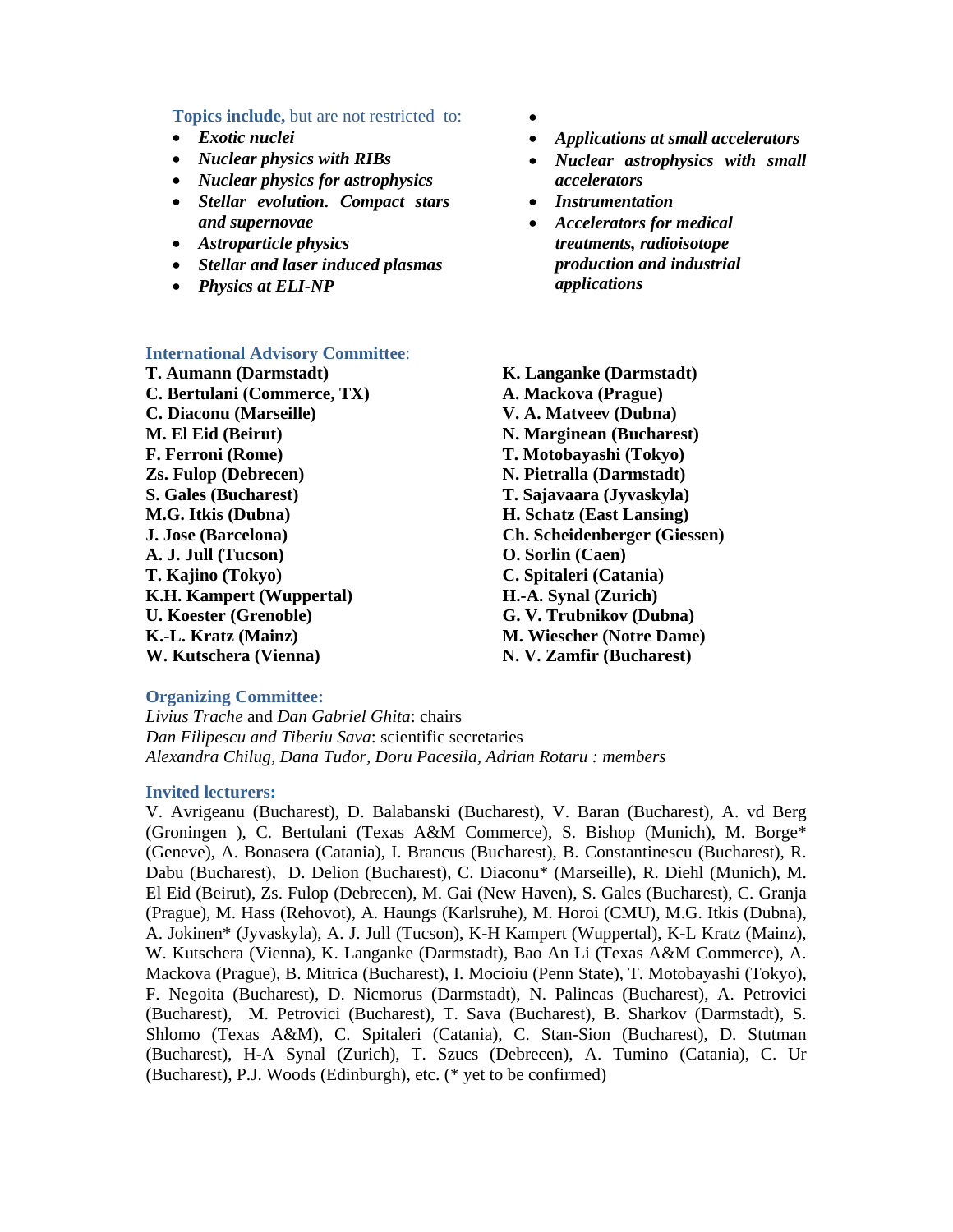# **Special events**

A special outreach session in a round table format is being planned for the **afternoon of Saturday July 2<sup>nd</sup>** . The subject proposed this year are:

### **"JINR Dubna at 60"**

Officials of the host country involved in the research policy and in the management of research and higher education, JINR Dubna representatives, scientists working at JINR, politicians and media representatives will be invited to join the CSSP16 participants in open discussions on the above subjects. The session will be followed by the school's banquet. Sunday July  $3<sup>rd</sup>$  we plan the school excursion(s).

### **Venue, attractions**

The conference will be held in **Sinaia**, a year-round mountain resort in the heart of the Carpathians, about 130 km north of Bucharest, about 1.5 hours drive from the main international airport of Romania.

# **Accommodation**

The venue of the school will be Hotel International\*\*\*\* (http://www.international-sinaia.ro), a four star conference complex, where most of the participants *will be accommodated in single and double rooms and in luxury flats at the following prices:* 

*Double room in single occupancy: 60 euro/day, about 270 lei (RON= Romanian currency), Double room in double occupancy: 34 euro/ person/day, about 150 lei Deluxe double room: 75 euro/day, about 340 lei* 

*There will be also a limited number of suites available [ junior suite 83, executive junior suite 90 and one bedroom suite 125 euro/day, respectively.] These prices are offered only if the participants are registered via the organizers.* 

*Breakfast is included in room's price.* 

*Lunches will be served at the same hotel and are included in the fee.* 

*Dinners can be pre-arranged at the same hotel at about 16 euro each, or the participants can chose to manage by themselves with these meals at other restaurants that are available around, in walking distance.* 

A limited number of places in youth hostels just across the street will be available at lower rates for students. Please contact the organizers for advice on such arrangements. **Travel** 

By plane to BUCHAREST. You can reach the Bucharest-Otopeni airport (OTP) ("Henri Coanda" International Airport) by one of the numerous flights that connect the Romanian capital with the major Europeans airports. OTP is close to Bucharest and on the highway from the city to Sinaia at ~100 km. *Arrangements for airport transfer will be offered to participants (details in the 3rd circular).*  Transfer to Sinaia by train from Bucharest is also possible. Details in the  $3<sup>rd</sup>$  circular, in June.

By train: SINAIA is a major station on the main railway routes from West and Central Europe to Bucharest.

### **Registration**

*Online registration is available at http://www.nipne.ro/cssp16 and by email (see "Contact").* The deadlines for registration are:

- *for participants from countries that need visa for Romania (see http://www.mae.ro): April 20th 2016; (passed)*
- for participants from countries that do not need visa: June  $15<sup>th</sup> 2016$ .

Invited lecturers do not need to register on web if they communicated directly with the organizers.

A fee of about **350 euro** (TBD later, cf. prices' evolution) for the two weeks stay and **200 euro** for one week will be charged covering the cost of lunches and coffee breaks and of the volume of the Proceedings for each participant. The organizers can assist with the transportation from and to the airports in Bucharest at a cost of **25 euro**/person/trip.